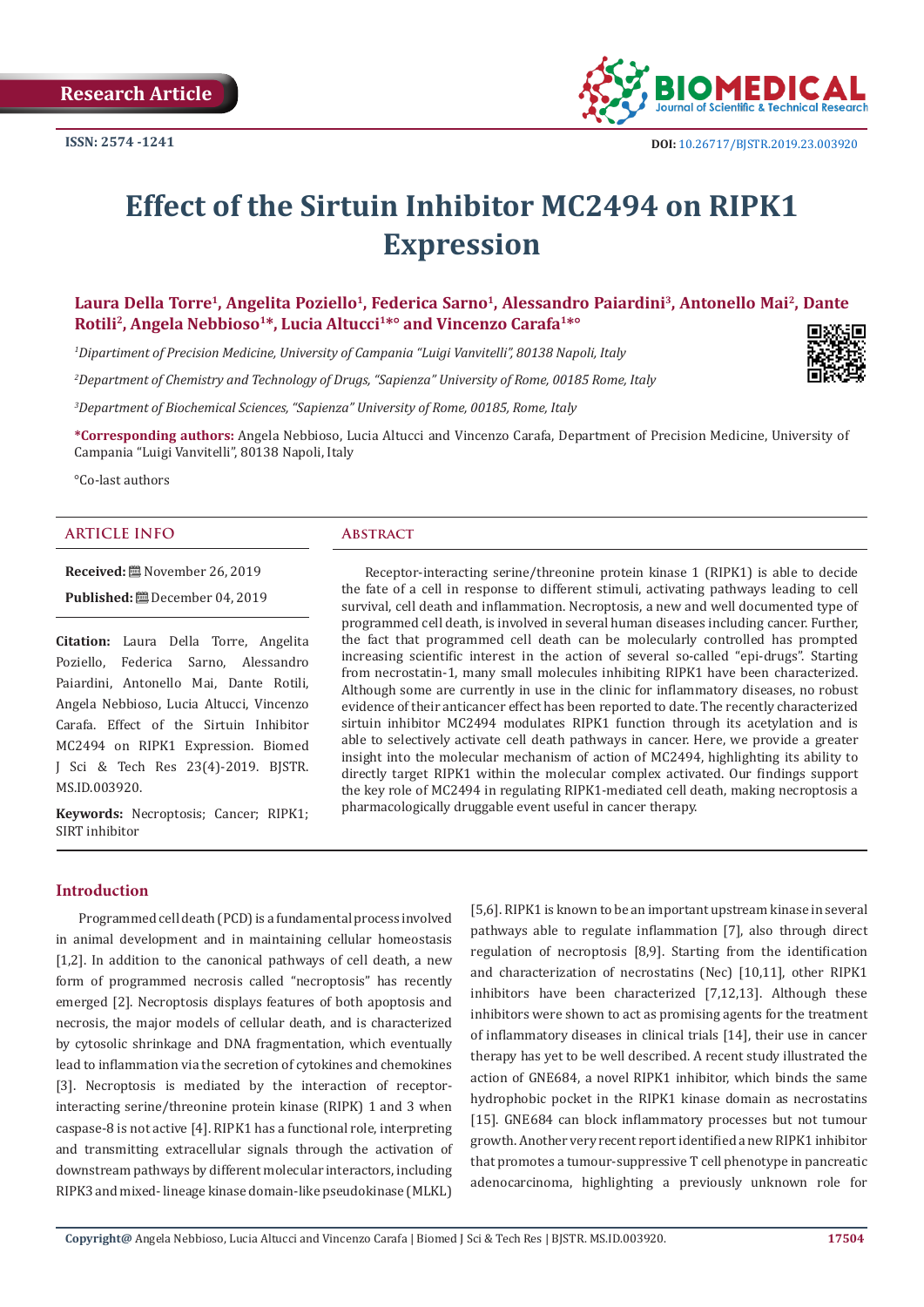RIPK1 in cancer [12]. RIPK1 and RIPK3 are found deregulated in many cancer types and are often associated with poor outcomes [16-20]. Reducing uncontrolled cell proliferation by targeting both these kinases may thus represent a novel anticancer strategy. Since cancer is also considered an epigenetic disease, the identification of new compounds that modify DNA and chromatin structure (known as "epi-drugs") and are therefore able to reprogram cell fate is of great clinical importance [21,22]. Sirtuins (SIRTs), class III NAD+ dependent histone deacetylases, are known to play an important biological role in regulating many cellular processes involved in cancer initiation and progression such as DNA repair, metabolism, cell proliferation and cell death [23,24]. The functional involvement of SIRTs in cancer and their already reported role as either tumour suppressors or tumour promoters has led to increased scientific interest in this enzyme family [25-27].

A new SIRT inhibitor (SIRTi), MC2494, a derivative of the wellknown SIRT2i AGK2 [28,29], was recently characterized [30]. This promising compound is able to block cancer growth by activating RIPK1-mediated necroptotic death pathway in a tumour-selective manner [30]. The concomitant presence of RIPK1 in molecular complexes of proteins exerting different enzymatic activities, such as deacetylases, acetyltransferases and kinases, supports the idea that interaction between proteins is involved in the activation of many important biological pathways. The documented cell death activity of MC2494 prompted us to further explore the RIPK1 mediated mechanism of cell death activated by MC2494 and its role as a potential necroptosis inhibitor.

#### **Materials and Methods**

#### **Cell Line, Ligands and Antibodies**

Cell line: U937 cell were purchased from DSMZ and grown following standard protocols at 37 °C with 5% CO2 in Roswell Park Memorial Institute (RPMI) 1640 medium, with 10% fetal bovine serum (Gibco), 2 mM L-glutamine (Euroclone) and antibiotics (100 U/mL penicillin, 100 μg/mL streptomycin and 250 ng/mL amphotericin-B; Euroclone). The cell line was tested and authenticated, and mycoplasma contamination was regularly examined using EZ-PCR Mycoplasma Test Kit (Biological Industries). Cells were used for experiments between passages 10 to 20 and then discarded. Ligands: MC2494 was prepared as previously reported [30], Nec-1 (Sigma) was used at 50 μM. Antibodies: RIPK1 was purchased from BD Biosciences, RIPK3 and Actin were purchased from Santa Cruz, MLKL and GAPDH were purchased from Cell Signaling.

# **Cell Death Analysis**

Cells were plated  $(2 \times 105 \text{ cells/mL})$  and after stimulation were harvested with PBS, centrifuged at 1200 rpm for 5 min, and resuspended in i) 500 µL of a hypotonic solution containing 1X PBS, 0.1% sodium citrate, 0.1% NP-40, RNAase A and 50 mg/mL PI (for sub-G1 evaluation), and in ii) 500 µL 1X PBS and 0.2 mg/ mL propidium iodide (PI; for PI evaluation). The results were

acquired on a FACS Calibur (BD Biosciences) and a BD Accuri TM C6 flow cytometer system (BD Biosciences). Each experiment was performed in biological triplicates and values expressed as mean ± standard deviation.

#### **Annexin V/PI Double Staining**

Annexin V evaluation was performed as suggested by the supplier (Dojindo). Briefly, cells were suspended in Annexin V binding solution at the concentration of  $1 \times 106$  cells/mL Five  $\mu$ L of fluorescein isothiocyanate- conjugated Annexin V and 5 μL PI were added to 100 μL cellular suspension transferred into a new tube. Reaction was carried out for 15 min at room temperature. The results were acquired on a FACS Calibur (BD Biosciences. Graphs show the experimental results of biological triplicates.

# **Statistical Analysis**

Graphs shown are the results of three independent experiments with an error bar indicating standard deviation. Differences between treated cells versus control cells were analyzed using GraphPad Prism 6.0 software (GraphPad Software). Statistical comparison was performed by applying one-way analysis of variance (ANOVA) and Dunnett's multiple-comparison test. Differences between groups were significant at a p- value < 0.05.

#### **Protein Extraction**

Cell pellets were washed in PBS and suspended in lysis buffer (50 mM Tris-HCl pH 7.4, 150 mM NaCl, 1% NP-40, 10 mM NaF, 1 mM phenylmethylsulfonyl fluoride and protease inhibitor. The lysis reaction was carried out for 15 mins at 4 °C and centrifuged at 13,000 rpm for 30 min at 4 °C. Protein concentration was quantified by Bradford assay (Bio-Rad).

# **Western Blot**

 Fifty μg of proteins was loaded onto 10–15% polyacrylamide gels and transferred to nitrocellulose membrane using a transfer apparatus according to the manufacturer's protocols (Bio-Rad). Membrane was blocked with 5% non-fat milk in TBST (10 mM Tris pH 8.0, 150 mM NaCl, 0.5% TWEEN 20) for 60 min, the membrane was washed once with TBST and incubated with antibodies. Detection was performed with an Enhanced chemiluminescence (ECL) system (Amersham Biosciences) according to the manufacturer's protocol. Western blots were normalized through densitometry analysis, performed using the Image J Gel Analysis tool.

#### **Living Cell Image Detection**

U937 cells were plated in 48 wells  $2 \times 105$  cells/mL and induced with MC2494 at 50 μM. After 24 h, the cells were treated with Hoechst Stain solution (B-Bridge) to evaluate the living cells. and were analyzed by Cytation 5 Cell Imaging Multi-Mode Reader (BioTeK).

#### **Chemical Modelling**

The RIP1 kinase active monomer in complex with GNE684 (PDB: 6NYH) was used for docking purposes. We used the Dundee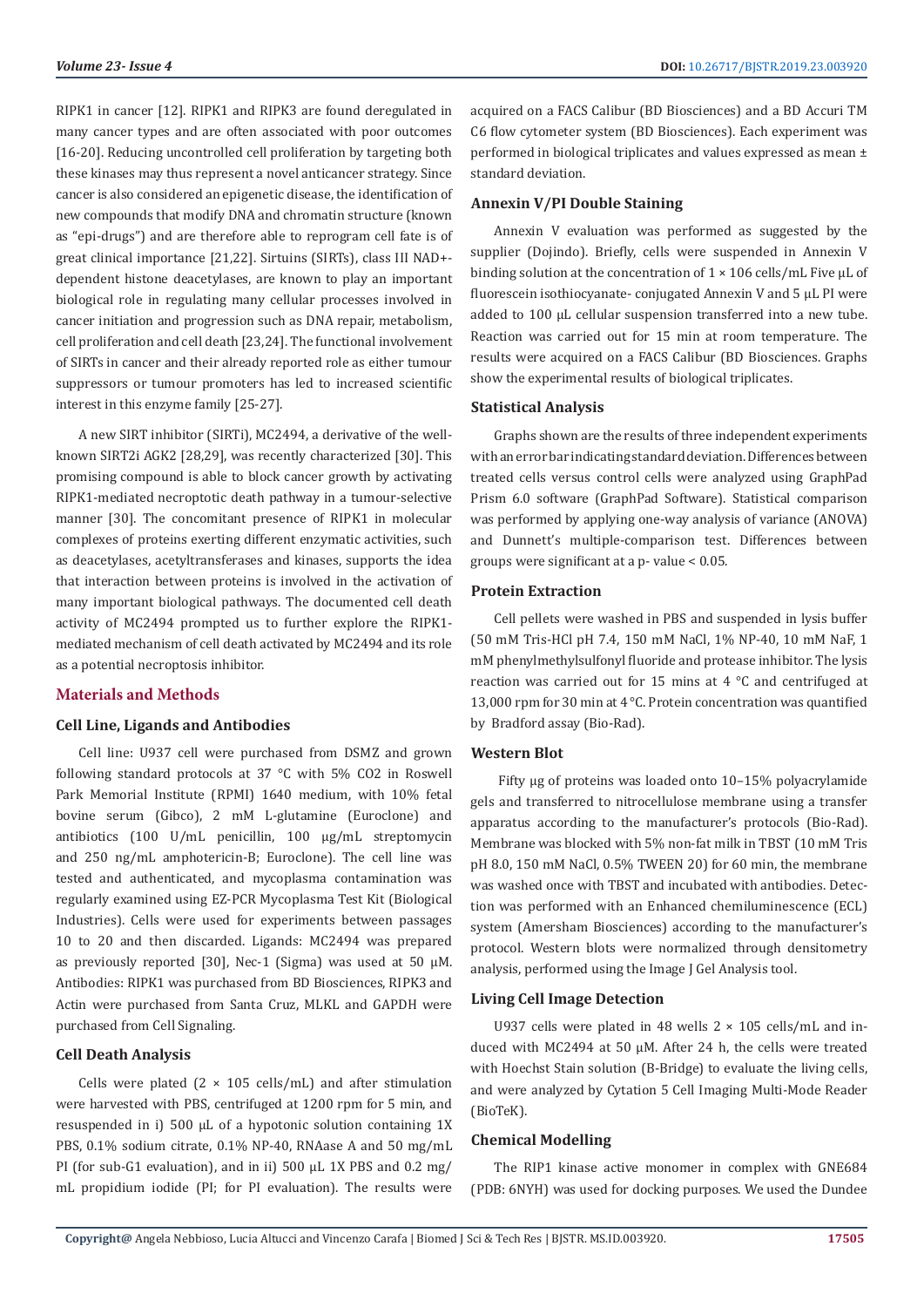PRODRG2 Server to build the energy-minimized 3D-structure of MC2494. Docking of MC2494 was carried out using Molegro Virtual Docker (CLCbio). The flexible torsions of MC2494 were automatically assigned and checked for consistency. The 3D-structure of human RIP1 was automatically prepared by adding hydrogens, charges and Tripos atom type potentials. During docking, a search space of 10Å radius in the active site cavity was used. MolDock score was used as scoring function and Simplest Evolution was used as search algorithm. Ten runs were defined. Other parameters were set at their default. Similar docking solutions (RMSD 1.0 Å) were clustered, and the best one was selected as representative.

# **Results and Discussion**

# **Study of Cell Death Induced by MC2494**

We previously reported that treatment with MC2494 determines a strong increase in cell death in many cancer cell lines [30,31]. To better investigate MC2494-mediated induction of cell death, a time-course experiment was performed in U937 leukaemia cells and the percentage of cells positive to PI was measured. As expected, MC2494 determined a reduction in cell viability, showing a slight effect after 9 h of induction (7.74% of PI- positive cells) and a greater increase at the longer treatment times of 16 h and 24 h (14.4% and 30.8% of PI- positive cells, respectively) (Figure 1A). Cell death was confirmed by Hoechst staining. After 24 h of treatment, many apoptotic features such as small- sized cells, reduction in proliferation, and small and condensed nuclei became more apparent (Figure 1B). Since PI is a marker used to assess the integrity of plasmatic and nuclear membranes lost as a result of necrosis or late stage events of apoptosis, in order to extend the study of cell death and better characterize the apoptotic pathway involved, Annexin V/PI assays were performed. Double staining was carried out in U937 cells treated with MC2494 at 50 μM for different times of induction (6–24 h). Early and late stage apoptotic cells were detected and analysed by fluorescence-activated cell sorting (FACS). After 16 h and 24 h of induction, an increase in apoptotic population at early stage (5.39% and 12.40%, respectively) and at late stage (8.99% and 12.13%, respectively) was observed (Figure 2).



# **Figure 1:** Cell death evaluation.

A. FACS analysis of membrane permeabilization by PI. PI staining was performed in U937cells with the compounds at 50 M concentration at indicated times of induction. Left panel: FACS density plot; Right panel: PI analysis.

B. Hoechst coloration. Objective lenses 20X. Graphs show the mean of at least three independent experiments with error bars indicating standard deviation. Values are mean ± SD of biological triplicates.

\*\*\*\*p-value ≤ 0.0001, \*\*\*p-value ≤ 0.001, \*\*p-value ≤ 0.01, \*p-value ≤ 0.05, ns p-value > 0.05 vs. control cells.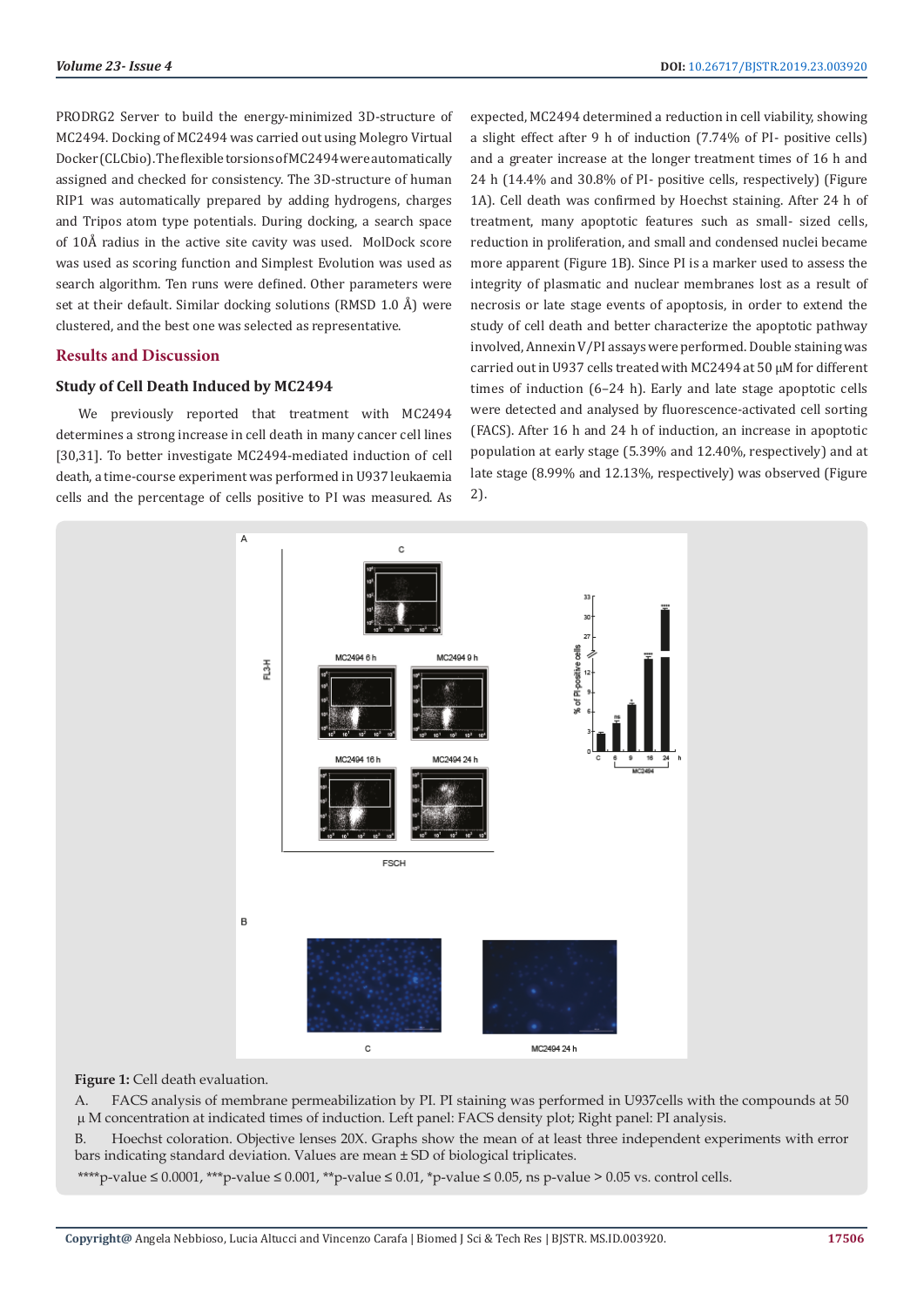

**Figure 2:** Study of apoptosis event. Annexin V/PI assays were performed in U937 cells with MC2494 at 50  $\mu$  M concentration at indicated times of induction.

A. Density plots of Annexin V/PI evaluation.

B. Annexin V/PI analysis; Left panel: PI-positive cells; Right panel: Annexin V-positive cells. Graphs show the mean of three independent experiments with error bars indicating standard deviation. Values are mean ± SD of biological triplicates. \*\*\*\*p-value  $\leq 0.0001$ , \*\*\*p-value  $\leq 0.001$ , \*\*p-value  $\leq 0.01$ , \*p-value  $\leq 0.05$ , ns p-value  $\geq 0.05$  vs. control cells.

# **MC2494 Modulates RIPK1**

FACS analysis performed in U937 cells showed that Nec-1 treatment at 50 μM for different times  $(9-24 h)$  was not able to induce cell death, as demonstrated by the percentage of cells in sub-G1 phase as well as positivity to PI (Figure 3A). Significantly, Nec-1 did not affect necrosome signalling pathway as shown by RIPK1, RIPK3 and MLKL protein levels (Figure 3B). Our previous study indicated that MC2494 regulates necroptotic pathway via RIPK1 protein regulation. To gain further mechanistic insights, RIPK1 expression was evaluated by Western blot analysis in U937

cells treated with MC2494 at 50 μM concentration for different times (0.5–32 h). As expected, the longer times of induction at 24 h and 32 h resulted in a strong decrease in protein expression, which was already evident after 9 h of treatment when a 40% decrease in RIPK1 protein expression was observed (Figure 4A). Based on this observation, the expression of necrosome formation was investigated by studying RIPK3 and MLKL protein expression. No substantial modulation was observed for RIPK3 and MLKL after MC2494 treatment (Figure 4A). Taken together these results indicate that, unlike Nec-1, MC2494 is able to determine a decrease in RIPK1 protein expression.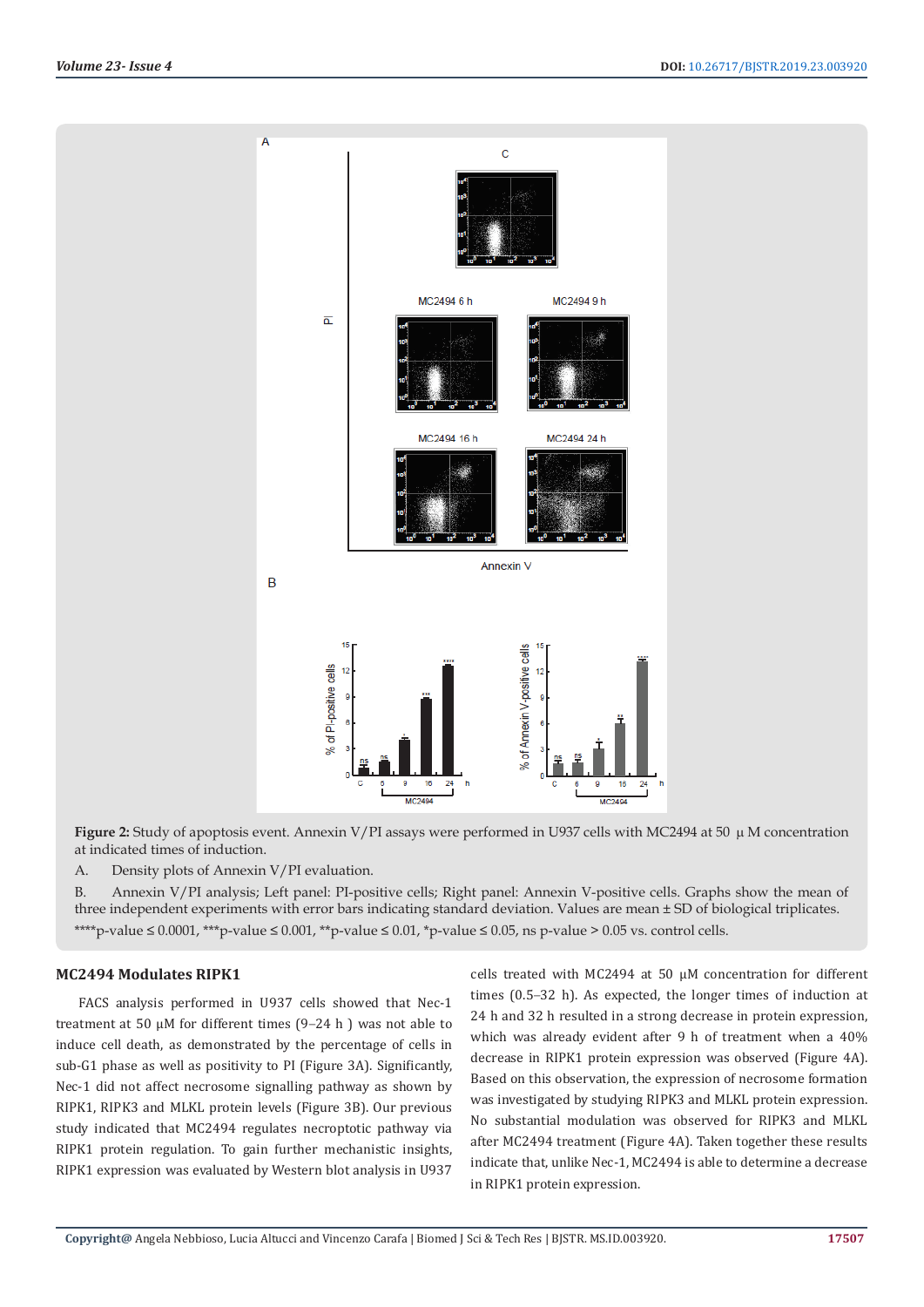

**Figure 3:** Nec-1 cell death and necrosome evaluation.

A. Sub-G1 (Left panel) and PI (Right panel) evaluations performed in U937 cells with Nec-1 at 50  $\mu$  M concentration at indicated times of induction.

B. Western blot analysis of RIPK1, RIPK3 and MLKL. Actin was used as loading control. Numbers on Western blot indicate the result of densitometry analysis, performed using the Image J Gel Analysis tool.



**Figure 4:** MC2494 regulates necrosome.

A. Western blot analysis of RIPK1, RIPK3 and MLKL. Actin and GAPDH were used as loading controls.

B. Cartoon representation of the docked pose of MC2494 (cyan sticks – Left Panel) and B) GNE684 (pink sticks – Right Panel) into the experimentally determined complex with RIP1 (PDB: 6NYH). Nitrogen and oxygen atoms are colored blue and red, respectively. Polar interactions between the compounds and the protein moiety are shown in yellow dashed lines. Residues are labelled according to sequence numbering. Numbers on Western blot indicate the result of densitometry analysis, performed using the Image J Gel Analysis tool.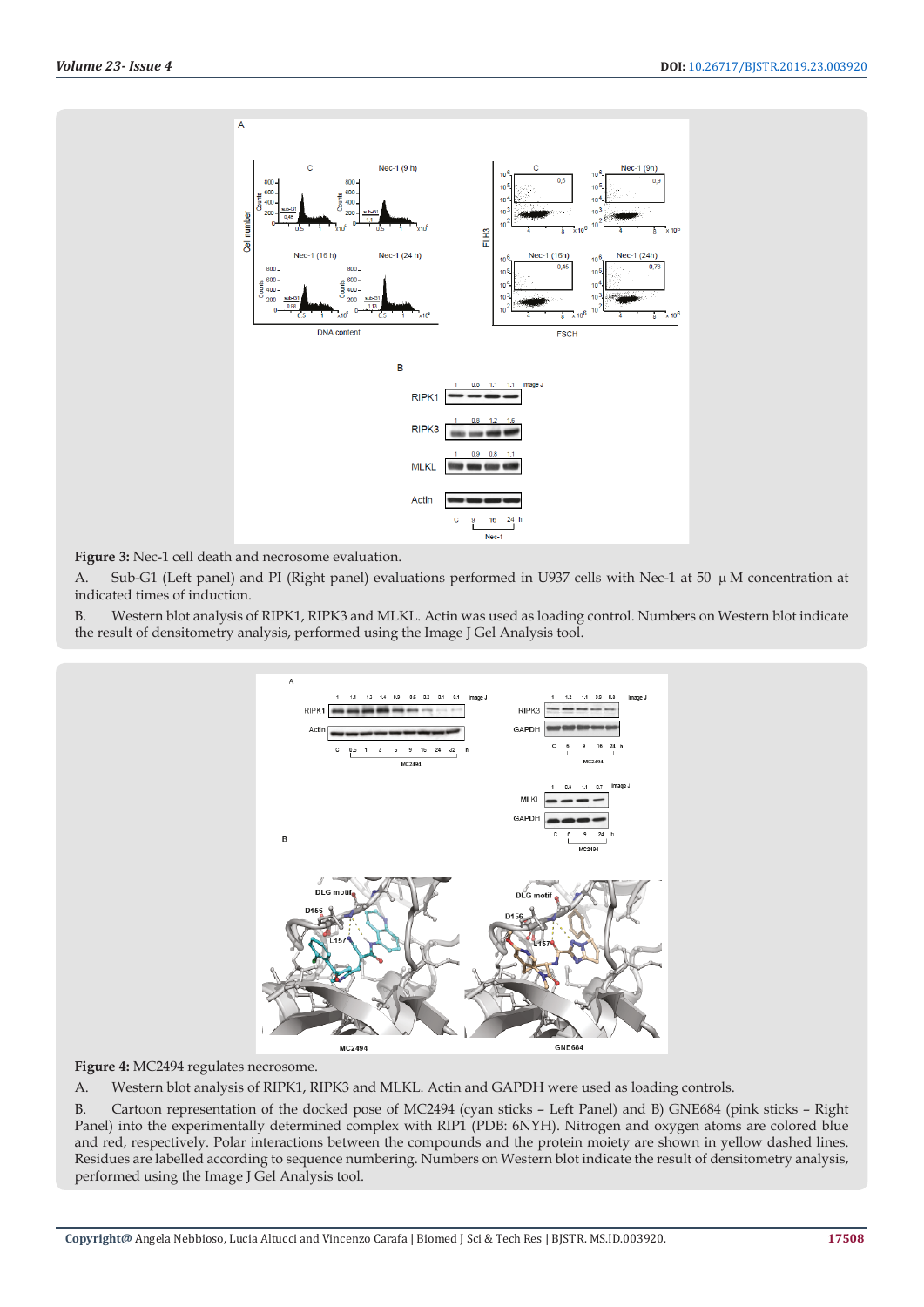#### **Modelling of MC2494 into the Active Site of RIP1**

A docked model of MC2494 showed that the compound binds to the same hydrophobic pocket as and in a similar conformation to GNE684, a newly characterized RIP1K inhibitor (Figure 4B). In this model, MC2494 binds to an inactive conformation of RIPK1, similar to Nec-1, GNE684 and other type II kinase inhibitors, with Asp156 and Leu157 of the DLG motif (commonly DFG in other kinases) in the "out" conformation. The computed interaction energy as assessed by MVD scoring function (-132.7) is comparable to that measured for GNE684 (-148.4), suggesting that MC2494 may act as a RIPK1 inhibitor with comparable efficacy to GNE684.

#### **Conclusion**

The mechanism of action of MC2494 is fully in line with the concept of epigenetic therapy, which aims to restore the correct execution of altered and silenced cellular pathways. The observed RIPK1-mediated cell death induced by MC2494 already at the early treatment time strengthens its potential role as an anticancer agent in leukaemia. Further molecular and enzymatic investigations will be necessary to assess the ability of MC2494 to modulate RIP1 kinase activity. This work provides the basis for a future structurebased drug design study of small molecules able to modulate RIPK1, and thereby induce cancer-selective cell death.

# **Author Contributions**

Main experiments: L.D.T., F.S., A.P., V.C.; chemistry: D.T., A.P.; writing and conceptualization: A.N., V.C., L.A. All authors gave final approval of the manuscript.

#### **Funding**

This work was supported by the VALERE: Vanvitelli per la Ricerca Program, AIRC – 20447- 17217 and the Italian Ministry of Health (GR-2018-12366268); MIUR20152TE5PK; Campania Regional Government Technology Platform Lotta alle Patologie Oncologiche: iCURE; Campania Regional Government FASE2: IDEAL. MIUR, Proof of Concept POC01\_00043.

#### **Acknowledgments**

We thank C. Fisher for linguistic editing.

# **Conflicts of Interest**

The authors declare that they have no competing interests.

#### **References**

- 1. [Fuchs Y, Steller H \(2011\) Programmed cell death in animal development](https://www.ncbi.nlm.nih.gov/pubmed/22078876)  [and disease. Cell 147\(4\): 742-758.](https://www.ncbi.nlm.nih.gov/pubmed/22078876)
- 2. [Zhou W, Yuan J \(2014\) Necroptosis in health and diseases. Seminars in](https://www.ncbi.nlm.nih.gov/pubmed/25087983)  [cell & developmental biology 35: 14-23.](https://www.ncbi.nlm.nih.gov/pubmed/25087983)
- 3. [Choi ME, Price DR, Ryter SW, Choi AMK \(2019\) Necroptosis: a crucial](https://www.ncbi.nlm.nih.gov/pubmed/31391333)  [pathogenic mediator of human disease. JCI insight 4\(15\): 128834.](https://www.ncbi.nlm.nih.gov/pubmed/31391333)
- 4. [Festjens N, Vanden Berghe T, Cornelis S, Vandenabeele P \(2007\) RIP1, a](https://www.ncbi.nlm.nih.gov/pubmed/17301840)  [kinase on the crossroads of a cell's decision to live or die. Cell death and](https://www.ncbi.nlm.nih.gov/pubmed/17301840)  [differentiation 14\(3\): 400-410.](https://www.ncbi.nlm.nih.gov/pubmed/17301840)
- 5. [Dhuriya YK, Sharma D \(2018\) Necroptosis: a regulated inflammatory](https://www.ncbi.nlm.nih.gov/pubmed/29980212) [mode of cell death. Journal of neuroinflammation 15\(1\): 199.](https://www.ncbi.nlm.nih.gov/pubmed/29980212)
- 6. [Vanden Berghe T, Kaiser WJ, Bertrand MJ, Vandenabeele P \(2015\)](https://www.ncbi.nlm.nih.gov/pubmed/27308513) [Molecular crosstalk between apoptosis, necroptosis, and survival](https://www.ncbi.nlm.nih.gov/pubmed/27308513) [signaling. Molecular & cellular oncology 2\(4\): e975093.](https://www.ncbi.nlm.nih.gov/pubmed/27308513)
- 7. [Harris PA, Berger SB, Jeong JU, Nagilla R, Bandyopadhyay D, et al. \(2017\)](https://www.ncbi.nlm.nih.gov/pubmed/28151659) [Discovery of a First-in-Class Receptor Interacting Protein 1 \(RIP1\)](https://www.ncbi.nlm.nih.gov/pubmed/28151659) [Kinase Specific Clinical Candidate \(GSK2982772\) for the Treatment of](https://www.ncbi.nlm.nih.gov/pubmed/28151659) [Inflammatory Diseases. Journal of medicinal chemistry 60\(4\): 1247-](https://www.ncbi.nlm.nih.gov/pubmed/28151659) [1261.](https://www.ncbi.nlm.nih.gov/pubmed/28151659)
- 8. [Christofferson DE, Li Y, Hitomi J, Zhou W, Upperman C, et al. \(2012\) A](https://www.ncbi.nlm.nih.gov/pubmed/22695613) [novel role for RIP1 kinase in mediating TNFalpha production. Cell death](https://www.ncbi.nlm.nih.gov/pubmed/22695613) [& disease 3: e320.](https://www.ncbi.nlm.nih.gov/pubmed/22695613)
- 9. [Duong BH, Onizawa M, Oses Prieto JA, Advincula R, Burlingame A, et al.](https://www.ncbi.nlm.nih.gov/pubmed/25607459) [\(2015\) A20 restricts ubiquitination of pro-interleukin-1beta protein](https://www.ncbi.nlm.nih.gov/pubmed/25607459) [complexes and suppresses NLRP3 inflammasome activity. Immunity](https://www.ncbi.nlm.nih.gov/pubmed/25607459) [42\(1\): 55-67.](https://www.ncbi.nlm.nih.gov/pubmed/25607459)
- 10. [Degterev A, Hitomi J, Germscheid M, Chen IL, Korkina O, et al. \(2008\)](https://www.ncbi.nlm.nih.gov/pubmed/18408713) [Identification of RIP1 kinase as a specific cellular target of necrostatins.](https://www.ncbi.nlm.nih.gov/pubmed/18408713) [Nature chemical biology 4\(5\): 313-321.](https://www.ncbi.nlm.nih.gov/pubmed/18408713)
- 11. [Xie T, Peng W, Liu Y, Yan C, Maki J, et al. \(2013\) Structural basis of RIP1](https://www.ncbi.nlm.nih.gov/pubmed/23473668) [inhibition by necrostatins. Structure 21\(3\): 493-499.](https://www.ncbi.nlm.nih.gov/pubmed/23473668)
- 12. [Harris PA, Marinis JM, Lich JD, Berger SB, Chirala A, et al. \(2019\)](https://pubs.acs.org/doi/full/10.1021/acsmedchemlett.9b00108) [Identification of a RIP1 Kinase Inhibitor Clinical Candidate](https://pubs.acs.org/doi/full/10.1021/acsmedchemlett.9b00108) [\(GSK3145095\) for the Treatment of Pancreatic Cancer. ACS medicinal](https://pubs.acs.org/doi/full/10.1021/acsmedchemlett.9b00108) [chemistry letters 10\(6\): 857-862.](https://pubs.acs.org/doi/full/10.1021/acsmedchemlett.9b00108)
- 13. [Zhou T, Wang Q, Phan N, Ren J, Yang H, et al. \(2019\) Identification of](https://www.ncbi.nlm.nih.gov/pubmed/30842407) [a novel class of RIP1/RIP3 dual inhibitors that impede cell death and](https://www.ncbi.nlm.nih.gov/pubmed/30842407) [inflammation in mouse abdominal aortic aneurysm models. Cell death](https://www.ncbi.nlm.nih.gov/pubmed/30842407) [& disease 10\(3\): 226.](https://www.ncbi.nlm.nih.gov/pubmed/30842407)
- 14. [Lukens JR, Vogel P, Johnson GR, Kelliher MA, Iwakura Y, et al. \(2013\)](https://www.ncbi.nlm.nih.gov/pubmed/23708968) [RIP1-driven autoinflammation targets IL-1alpha independently of](https://www.ncbi.nlm.nih.gov/pubmed/23708968) [inflammasomes and RIP3. Nature 498\(7453\): 224-227.](https://www.ncbi.nlm.nih.gov/pubmed/23708968)
- 15. [Patel S, Webster JD, Varfolomeev E, Kwon YC, Cheng JH, et al. \(2019\)](https://www.nature.com/articles/s41418-019-0347-0) [RIP1 inhibition blocks inflammatory diseases but not tumor growth or](https://www.nature.com/articles/s41418-019-0347-0) [metastases. Cell death and differentiation.](https://www.nature.com/articles/s41418-019-0347-0)
- 16. [Degterev A, Ofengeim D, Yuan J \(2019\) Targeting RIPK1 for the treatment](https://www.pnas.org/content/116/20/9714) [of human diseases. Proceedings of the National Academy of Sciences of](https://www.pnas.org/content/116/20/9714) [the United States of America 116\(20\): 9714-9722.](https://www.pnas.org/content/116/20/9714)
- 17. [Gong Y, Fan Z, Luo G, Yang C, Huang Q, et al. \(2019\) The role of necroptosis](https://www.ncbi.nlm.nih.gov/pubmed/31122251) [in cancer biology and therapy. Molecular cancer 18\(1\): 100.](https://www.ncbi.nlm.nih.gov/pubmed/31122251)
- 18. [Hanggi K, Vasilikos L, Valls AF, Yerbes R, Knop J, et al. \(2017\) RIPK1/](https://www.ncbi.nlm.nih.gov/pmc/articles/PMC5386469/) [RIPK3 promotes vascular permeability to allow tumor cell extravasation](https://www.ncbi.nlm.nih.gov/pmc/articles/PMC5386469/) [independent of its necroptotic function. Cell death & disease 8\(2\): e2588.](https://www.ncbi.nlm.nih.gov/pmc/articles/PMC5386469/)
- 19. [Moriwaki K, Chan FK \(2013\) RIP3: A molecular switch for necrosis and](https://www.ncbi.nlm.nih.gov/pubmed/23913919) [inflammation. Genes & development 27\(15\): 1640-1649.](https://www.ncbi.nlm.nih.gov/pubmed/23913919)
- 20. [Schneider AT, Gautheron J, Feoktistova M, Roderburg C, Loosen SH, et al.](https://www.ncbi.nlm.nih.gov/pubmed/28017612) [\(2017\) RIPK1 Suppresses a TRAF2- Dependent Pathway to Liver Cancer.](https://www.ncbi.nlm.nih.gov/pubmed/28017612) [Cancer cell 31\(1\): 94-109.](https://www.ncbi.nlm.nih.gov/pubmed/28017612)
- 21. [Miranda Furtado CL, Dos Santos Luciano MC, Silva Santos RD, Furtado](https://www.tandfonline.com/doi/abs/10.1080/15592294.2019.1640546?journalCode=kepi20) [GP, Moraes MO, et al. \(2019\) Epidrugs: targeting epigenetic marks in](https://www.tandfonline.com/doi/abs/10.1080/15592294.2019.1640546?journalCode=kepi20) [cancer treatment. Epigenetics 14\(12\): 1164-1176.](https://www.tandfonline.com/doi/abs/10.1080/15592294.2019.1640546?journalCode=kepi20)
- 22. [Nebbioso A, Tambaro FP, Dell Aversana C, Altucci L \(2018\) Cancer](https://www.ncbi.nlm.nih.gov/pubmed/29879107) [epigenetics: Moving forward. PLoS genetics 14\(6\): e1007362.](https://www.ncbi.nlm.nih.gov/pubmed/29879107)
- 23. [Lin Z, Fang D \(2013\) The Roles of SIRT1 in Cancer. Genes & cancer 4\(3-](https://www.ncbi.nlm.nih.gov/pmc/articles/PMC3764469/) [4\): 97-104.](https://www.ncbi.nlm.nih.gov/pmc/articles/PMC3764469/)
- 24. [Vassilopoulos A, Fritz KS, Petersen DR, Gius D \(2011\) The human sirtuin](https://www.ncbi.nlm.nih.gov/pubmed/21807603) [family: evolutionary divergences and functions. Human genomics 5\(5\):](https://www.ncbi.nlm.nih.gov/pubmed/21807603) [485-496.](https://www.ncbi.nlm.nih.gov/pubmed/21807603)